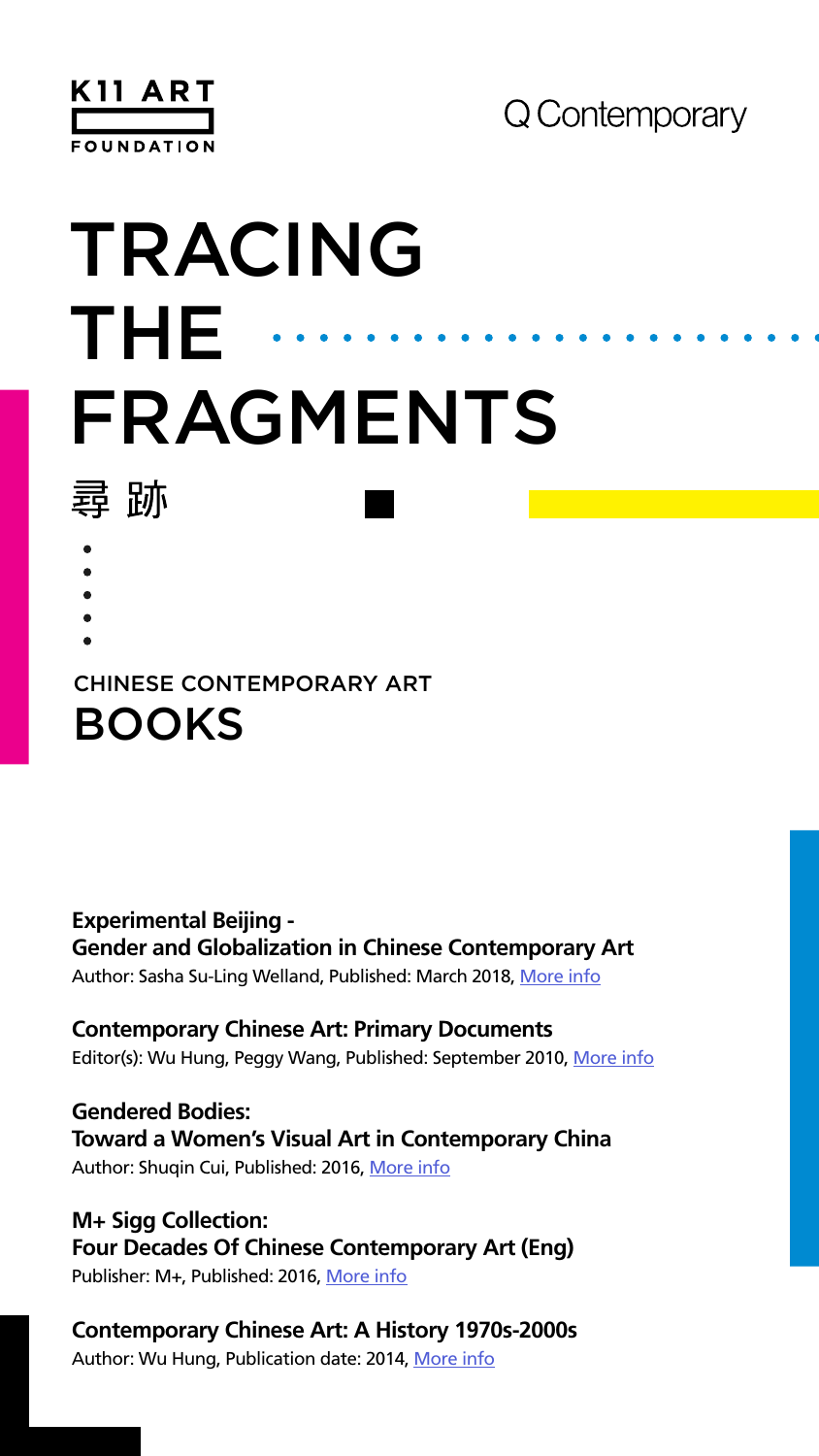

# TRACING THE FRAGMENTS 尋助

- 
- 
- 
- 
- -
	-

#### **Carol Yinghua Lu - From the Anxiety of Participation to the Process of De-Internationalization**

Published: E-flux, [More info](https://www.e-flux.com/journal/70/60556/from-the-anxiety-of-participation-to-the-process-of-de-internationalization/)

### **Negotiating with Tradition in Contemporary Chinese Art: Three Strategies**

Author: Wu Hung, Published: M+, 2012, [More info](https://www.mplusmatters.hk/inkart/paper_topic10.php?l=en)

Published: Asia Art Archive in America Published Date: Wednesday, October 11, 2017, [More info](https://www.aaa-a.org/programs/archiving-china-a-presentation-by-asia-art-archives-anthony-yung/)

## CHINESE CONTEMPORARY ART ARTICLES

#### **Archiving China: A Presentation by Asia Art Archive's Anthony Yung** Transcribed by Aleena Malik, Edited by Hilary Chassé and Sixing Xu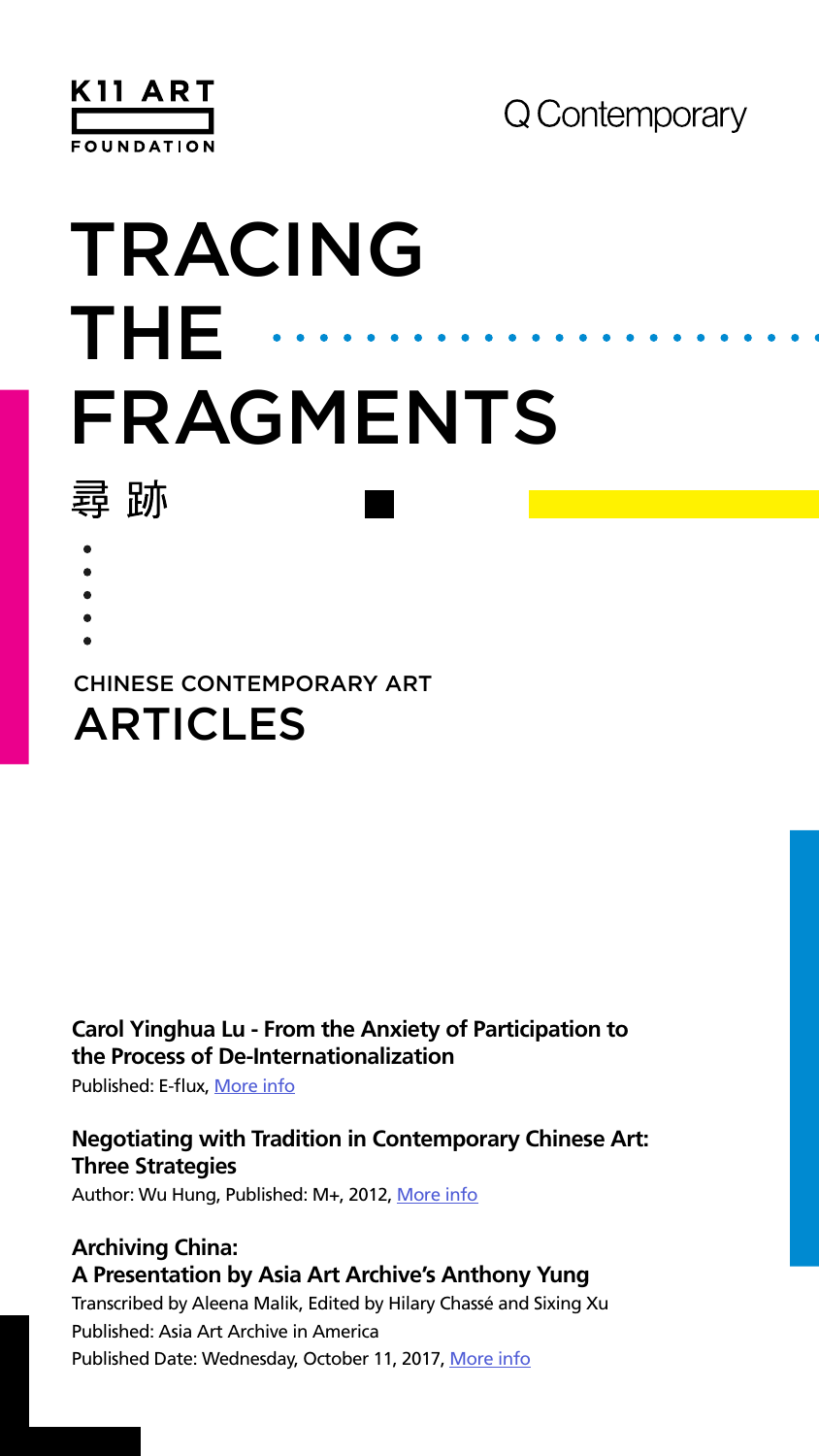

# TRACING THE FRAGMENTS 尋助

- 
- 
- 
- 
- -
	-

## **OTHERS** CHINESE CONTEMPORARY ART

### **TATE | WOMEN ARTISTS IN CONTEMPORARY CHINA** Go to

#### **TATE | GENDER IN CHINESE CONTEMPORARY ART** Go to

**Asia Art Archive | Materials of the Future: Documenting Contemporary Chinese Art from 1980-1990** Go to

**Asia Art Archive | Life Lessons #4: Tsherin Sherpa & Wang Gongyi | Innovation through Tradition** Go to

**Asia Art Archive | China 1980s: Art in the Age of Social Transformation** Go to

**R Space Vancouver | HEART TO HEART an interview project with Chinese Artists**

Go to

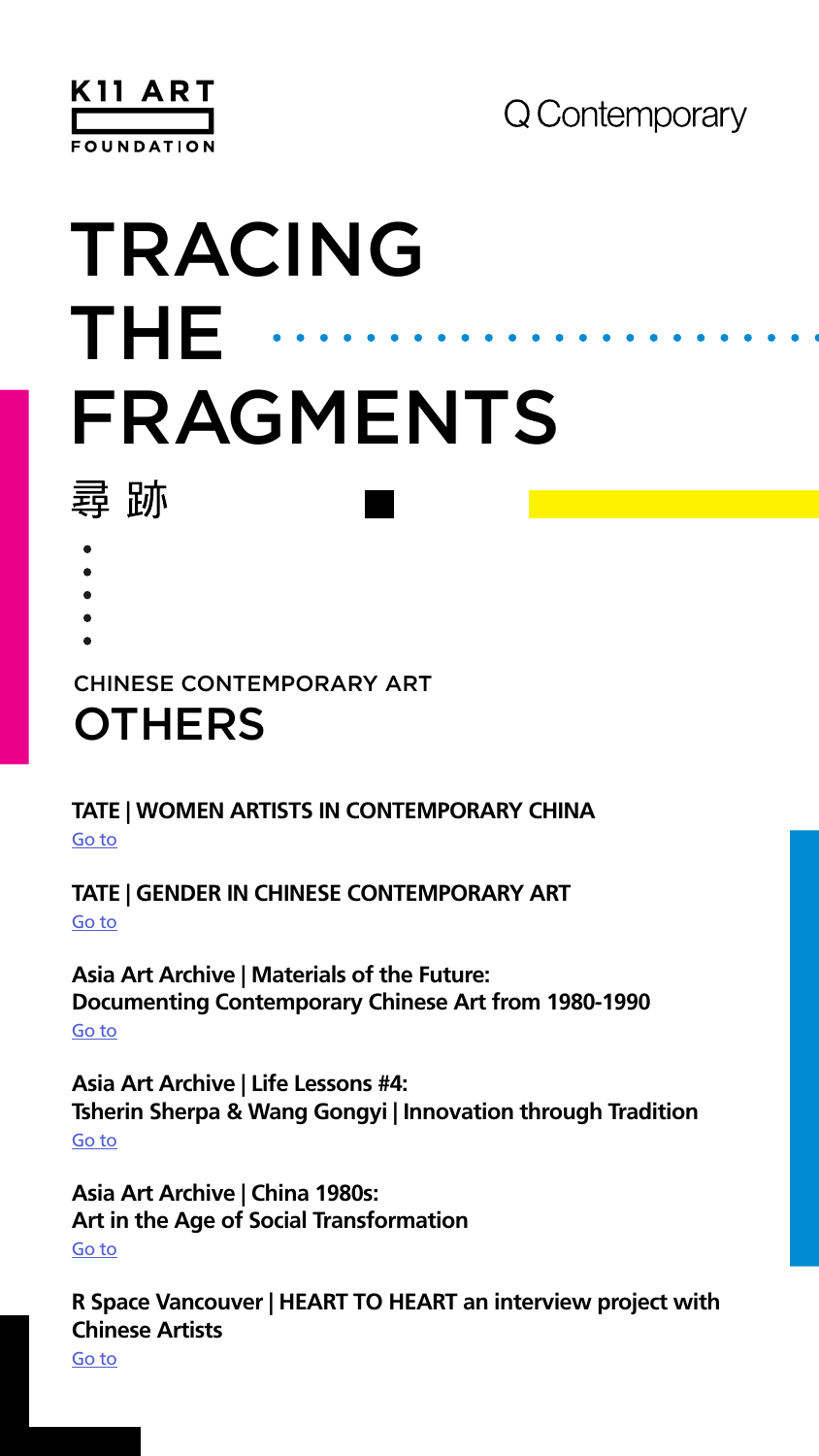

# TRACING THE FRAGMENTS 尋助

- 
- 
- 
- 
- -
	-

# Featuring Artists' Articles/ Interviews CHINESE CONTEMPORARY ART

**Tao Hui [Mousse Magazine](http://moussemagazine.it/tao-hui-alvin-li-2020/)** [M+ Stories](https://stories.mplus.org.hk/en/channel/tao-hui-a-window-on-popular-culture/)

**Cheng Ran** [Document Journal](https://www.documentjournal.com/2019/07/cheng-ran-the-video-artist-melding-underground-stories-with-experimental-dj-scores/) [New Museum SCREEN SERIES](https://www.newmuseum.tv/cheng-ran-screens-series)

**Li Ming [BOMB Magazine](https://bombmagazine.org/articles/li-ming-rendering-the-mind/)** [Asia Art Pacific](http://artasiapacific.com/Blog/PlayAndLoopRecapOfLiMingScreening)

**Wang Gongxin** [post-ism](https://post-ism.com/2018/03/20/wang-gongxin-history-rebooted/) [asia art archive](https://aaa.org.hk/en/collections/search/archive/francesca-dal-lago-archive-wang-gongxin/object/the-artistic-collision-of-balance-and-imbalance-interview-on-wang-gongxin)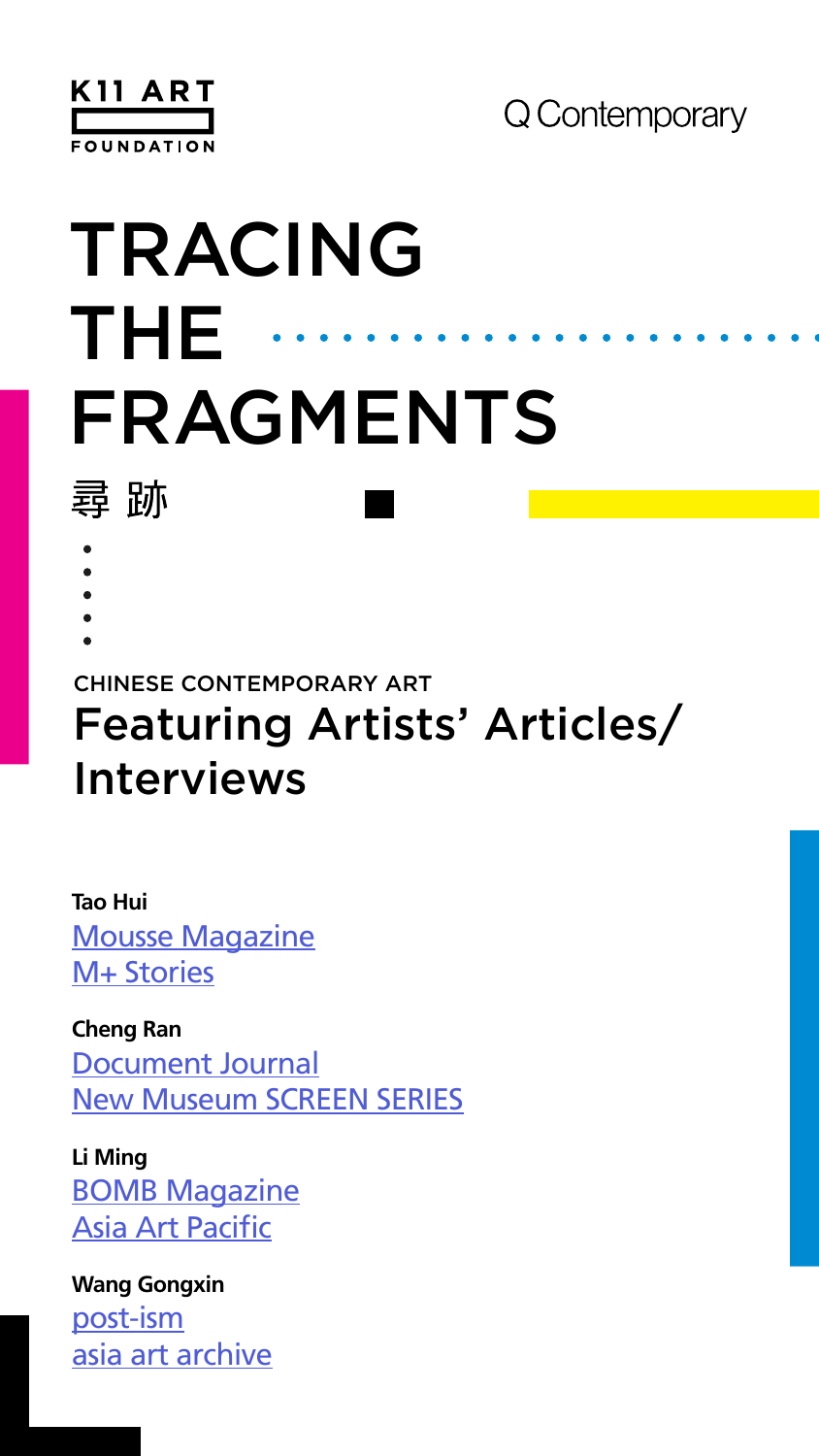

# TRACING THE FRAGMENTS 尋助

- 
- 
- 

**Jan Verwoert - Aspects / Positions. 50 Years of Art in Central Europe 1949-1999** Published: Fireze, April 4, 2001 [More info](https://www.frieze.com/article/aspects-positions-50- years-art-central-europe-1949-1999
)

## ARTICLES CENTRAL EASTERN EUROPEAN CONTEMPORARY ART

### **Works of painter Horia Damian shown in Romania for first time in 60 years**

Published: The Times, September, 2009 [More info](https://www.plan-b.ro/wp-content/uploads/2017/04/Horia-Damian-The-Times-2009.pdf)

**Kimberly Bradley: Anna Hula**č**ová, the apprentice carpenter turned rising art star** Published: ArtBasel [More info](https://www.artbasel.com/news/anna-hulacova-hunt-kastner-art-basel-hong-kong-2019)

#### **Ginanne Brownell Mitic: A Czech Artist Sends Her Message to Hong Kong**

Published: The New York Times, 27 March, 2019 [More info](https://www.nytimes.com/2019/03/27/arts/art-basel-hong-kong-anna-hulacova.html)

#### **Why We Should Pay Attention to Hungarian Artist Ilona Keserü**

Published: Ideelart, 12 November, 2018 [More info](https://www.ideelart.com/magazine/ilona-keseru)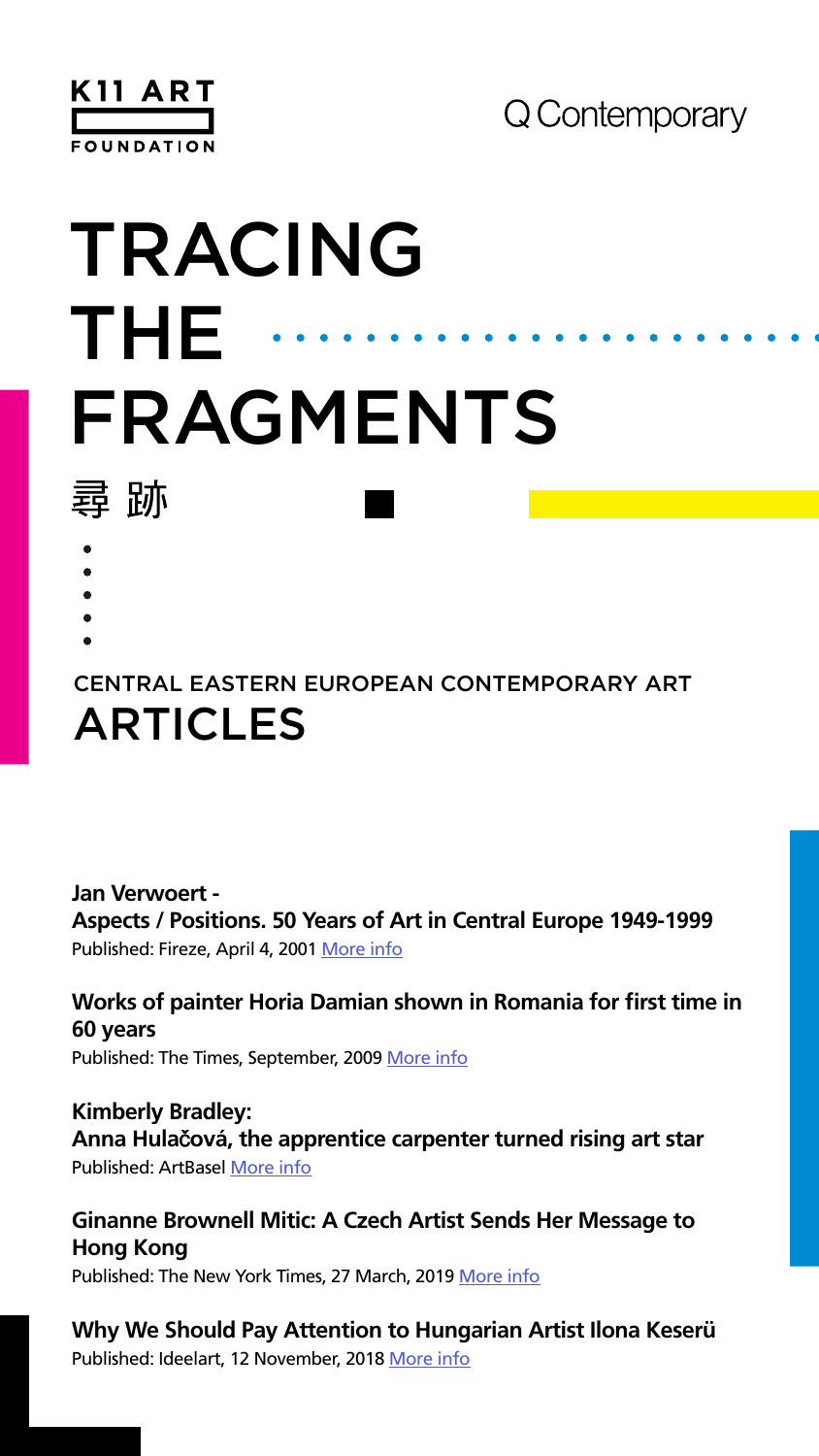

# TRACING THE FRAGMENTS 尋助

- 
- 
- 

# ARTICLES CENTRAL EASTERN EUROPEAN CONTEMPORARY ART

**Laura Cumming: Dóra Maurer review – the gentle art of subversion** Published: The Guardian, 11 August, 2019 [More info](https://www.theguardian.com/artanddesign/2019/aug/11/dora-maurer-review-tate-modern)

#### **Judit Geskó: Conversation with Ilona Keserü**

Published: Artmagazin, 4 March, 2017 [More info](https://www.artmagazin.hu/articles/in_english/32f0030168a5221080dbdcf075446345)

**Adélie Le Guen: Variations of perception in Dóra Maurer's work** Published: Aware, 22 February, 2020 [More info](https://awarewomenartists.com/en/magazine/les-variations-de-la-perception-dans-loeuvre-de-dora-maurer/)

**Una Meistere: Tate honours Dóra Maurer, a legend of Hungarian conceptualism** Published: Arterritory, 08 August, 2019 [More info](https://arterritory.com/en/visual_arts/articles/24262-tate_honours_dora_maurer_a_legend_of_hungarian_conceptualism/)

**Roxana Rublevskaya: Artem Volokitin: "I am changing – so is my painting"** Published: Artlooker, 16 December, 2016 [More info](https://artslooker.com/en/artem-volokitin-i-am-changing-so-is-my-painting/)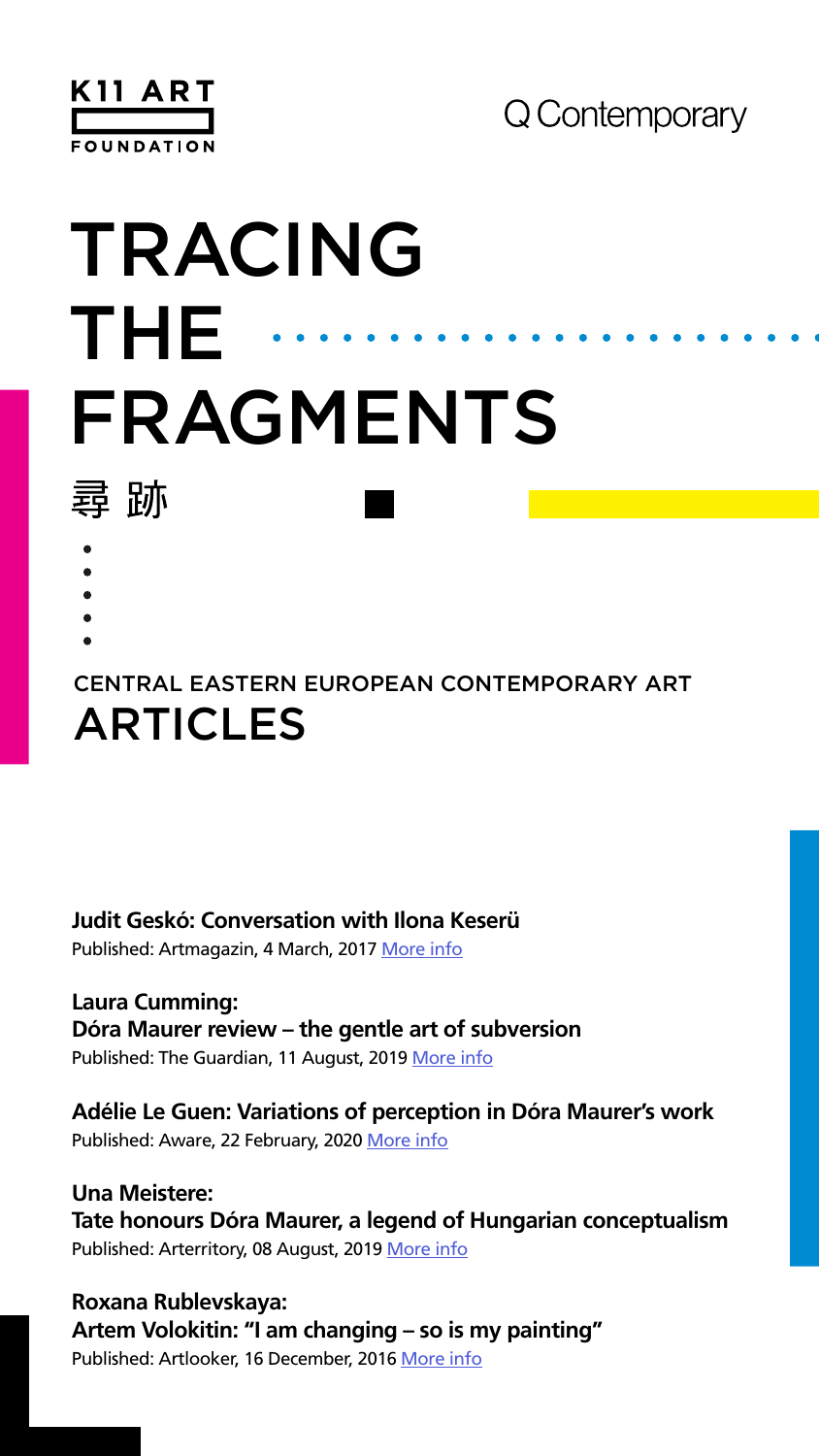

# BOOKS CENTRAL EASTERN EUROPEAN CONTEMPORARY ART

#### **Art and Theory of Post-1989 Central and Eastern Europe: A Critical Antholog**

Editors: Janevski Ana, Marcoci Roxana, Nouril Ksenia Published: 2018 [More info](https://www.moma.org/d/pdfs/W1siZiIsIjIwMjAvMDMvMzEvM3kycDk4ODR4bl9DRUVfQXJ0X2FuZF9UaGVvcnlfb2ZfQ2VudHJhbF9hbmRfRWFzdGVybl9FdXJvcGUucGRmIl1d/CEE_Art_and_Theory_of_Central_and_Eastern_Europe.pdf?sha=a3944809e646db5e)

#### **Promote, Tolerate, Ban: Art and Culture in Cold War Hungary**

Editors: Cristina Cuevas-Wolf, Isotta Poggi Published: 2018

#### **Bookmarks. Revisiting Hungarian Art of the 1960s and 1970s**

Editor: Katalin Székely Published: 2018

**Hungarian Neo-avant-Garde and Post-Conceptual Art from the Late 1960s to the Present/ Neo-avantgarde und postkonzeptuelle Positionen in der ungarischen Kunst von den 1960ern bis heute** Editor: Katalin Székely Published: 2015

#### **The Present and Presence - Repetition 1 – A selection of works from the Arteast 2000+ collection and the national collection of Moderna galerija**

Published 2012

#### **Art and Democracy in Post-Communist Europe**

Author: Piotr Piotrowski Published: 2012

### **In the Shadow of Yalta: Art and the Avant-garde in Eastern Europe, 1945-1989**

Author: Piotr Piotrowski Published: 2011 [More info](https://monoskop.org/images/4/43/Piotrowski_Piotr_In_the_Shadow_of_Yalta_Art_and_the_Avant-garde_in_Eastern_Europe_1945-1989_2009.pdf)

#### **East Art Map Contemproary Art and Eastern Europe**

Editor: IRWIN Published: 2006

**Hungarian Neo-avant-Garde and Post-Conceptual Art from the Late 1960s to the Present/ Neo-avantgarde und postkonzeptuelle Positionen in der ungarischen Kunst von den 1960ern bis heute** Editor: Katalin Székely Published: 2015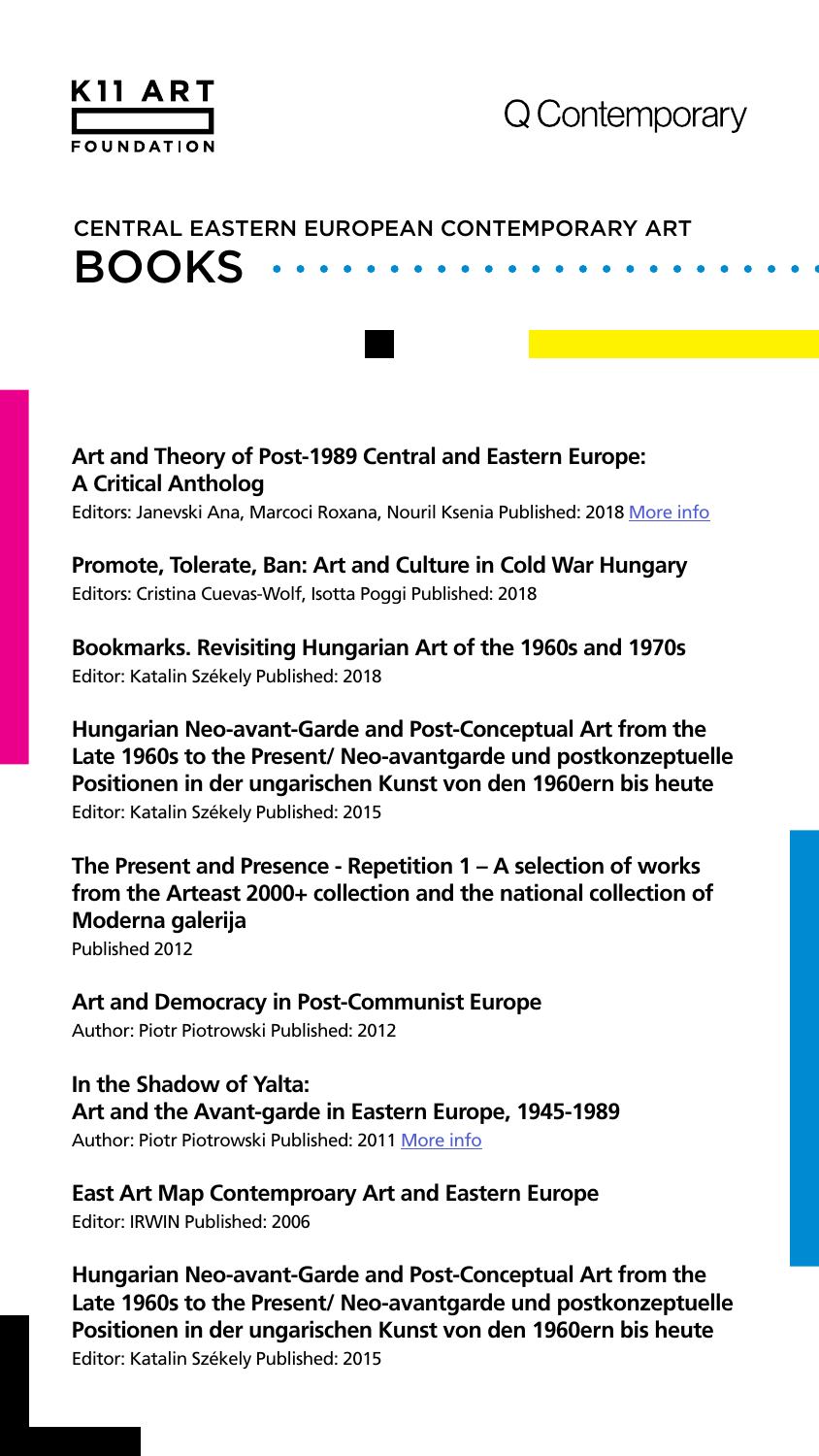

# BOOKS CENTRAL EASTERN EUROPEAN CONTEMPORARY ART

**Aspekte / Positionen: 50 Jahre Kunst aus Mitteleuropa, 1949-1999 (Aspects / Positions: 50 Years of Art in Central Europe**

Authors: Lóránd Hegyi, Dunja Blažević, Bojana Pejić, Branka Stipančić, Igor Zabel, Petar Čuković, Meliha Husedžinović,Nebojsa Vilić Published: 1999

#### **Magdalena Abakanowicz – Fate and Art**

Editor: Paola Gribuado Published: 2020

### **The Figurative Sculpture of Magdalena Abakanowicz: Bodies**

Author: Joanna Inglot Published: 2004

#### **Magdalena Abakanowicz**

Author: Barbara Rose Published: 1994 [More info](https://pgiaa.org/afacg/Rose_Abakanowicz.pdf)

#### **Geta Brătescu: Game of Forms**

Published: 2019

#### **Geta Brătescu Apparitions**

Editors: Magda Radu, Diana Ursan Published: 2017

#### **Geta Brătescu**

Editor: Brigitte Kölle Published: 2016

#### **Geta Brătescu: The Studio**

Author: Șerban, Alina Published: 2013

#### **Dijalog/ Dialogue - Lazar Vozarević, Mira Brtka, Aleksanar Tomašević, Milena Čubraković**

Author: Jerko Denegri Published: 2019

#### **Mira Brtka Nestabilne ravnoteze/ Unstable Balance**

Author: Suzana Vuksanović Published: 2012 [More info](http://old.msuv.org/assets/media/publikacije/2012/2012_05_mira-brtka-nestabilne- ravnoteze.pdf)

#### **Rugbisme! Le rugby et l'art moderne: André Lhote, Robert Delaunay, et Horia Damian.**

Author: Amic Sylvain Published: 2007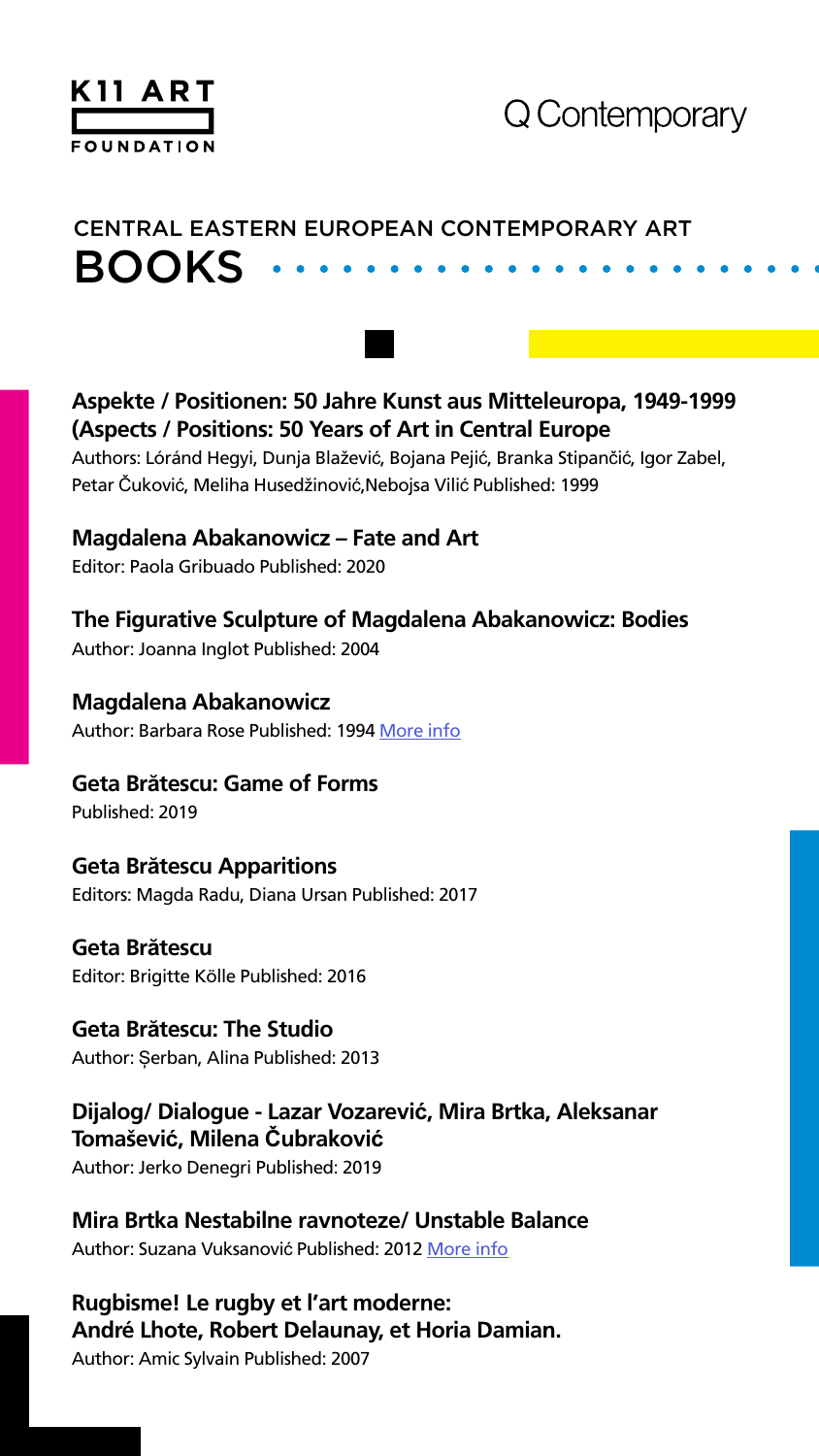

# BOOKS CENTRAL EASTERN EUROPEAN CONTEMPORARY ART

#### **Radomir Damnjanović Damnjan**

Author: Jerko Denegri Published: 2019

#### **Radomir Damnjanović Damnjan**

Author: Ješa Denegri Published: 2015

#### **Radomir Damnjanović Damnjan**

Editors: Ješa Denegri, Miško Šuvaković Published: 2010

#### **Ðorđe Ivačković 1961/62**

Author: Nevena Martinović Published: 2017

#### **Ðorđe Ivačković (1930-2012) Gest u belom kvadratu/ Gestures in the White Square.**

Editors: Nevena Martinović, Danijela Halda, Jovan Jakšić, Mirjana Dušić Lazić Published: 2014

#### **Ðorđe Ivačković**

Author: Nevena Martinović Published: 2011

#### **Ilona Keserü Ilona – Önerejű képek/Self-powered Works**

Editor: Katalin Aknai Published: 2017

#### **Ilona Keserü Ilona Művek/Works 1982-2008**

Editor: Katalin Aknai Published: 2009

#### **Ilona Keserü Ilona: Közelítés Gubanc Áramlás/ Approach Tangle Stream**

Editor: Vera Baksa-Soós Published: 2004

#### **Former Uncertain Indicated**

Editors: Dieter Bogner, Adam Budak Published: 2019

#### **Stanislav Kolíbal Sochy a kresby / Sculptures and Drawings 1954- 2015**

Authors: Martin Dostál, Stanislav Kolíbal Published: 2015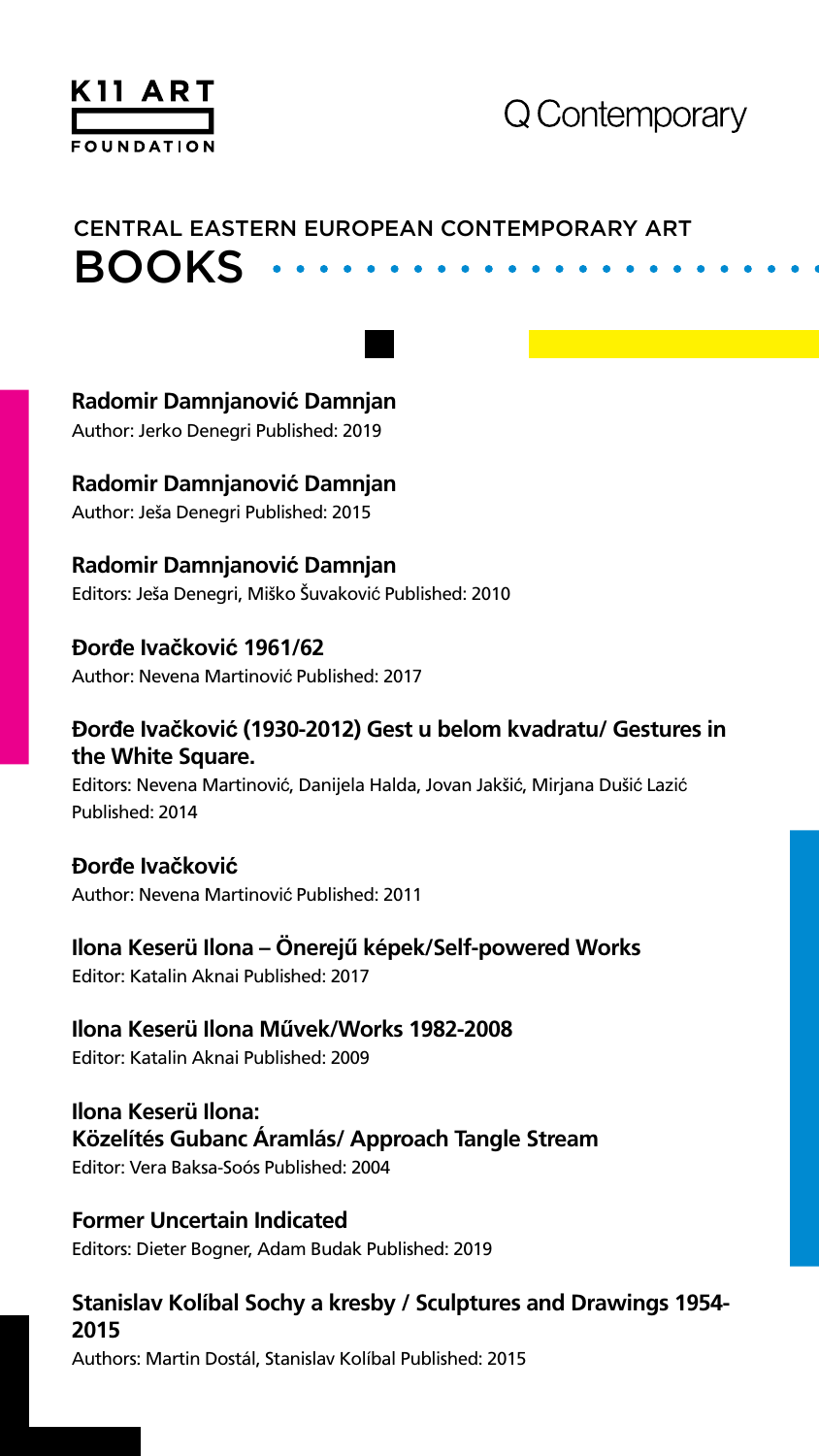

# BOOKS CENTRAL EASTERN EUROPEAN CONTEMPORARY ART

#### **The Czech Files**

Author: Hans Ulrich Obrist Published: 2014

#### **Maurer Dóra – Quod Libett**

Author: Dávid Fehér Published: 2020

#### **Dóra Maurer**

Authors: Frances Morris, Juliet Bingham, Klara Kemp-Welch, Dávid Fehér, Carly Whitefield Published: 2019

#### **Maurer Dóra. hajtogatott idő – filmretrospektív/ folded time – film retrospective**

Editor: Zoltán Prosek Published: 2019

#### **Maurer Dóra 6 out of 5**

Author: David Crowley, Rózsa Zita Farkas Published: 2016

#### **Maurer Dóra Snapshots**

Author: Dieter Bogner, József Mélyi, Barbara Willert Published: 2014

#### **Maurer Dóra Arbeiten/ Munkák/ Works 1970-1993**

Author: László Beke, Dieter Ronte Published: 1994

#### **Kálmán Szijártó**

Editor: acb ResearchLab Published: 2017

#### **Permanent Revolution. Art in Ukraine, the 20th to the early 21st century**

Author: Alisa Lozhkina Published: 2020

#### **Permanenet Revolution. Ukrainian Art today**

Editor: Julia Fabényi, Viktória Popovics Published: 2018

#### **Biruchiy Contemproary Art Project 015**

Editor: Natalia Matsenko Pusóblished: 2016 [More info](https://issuu.com/biruchiy_contemporary_art/docs/biruchiy_symposium_2016)